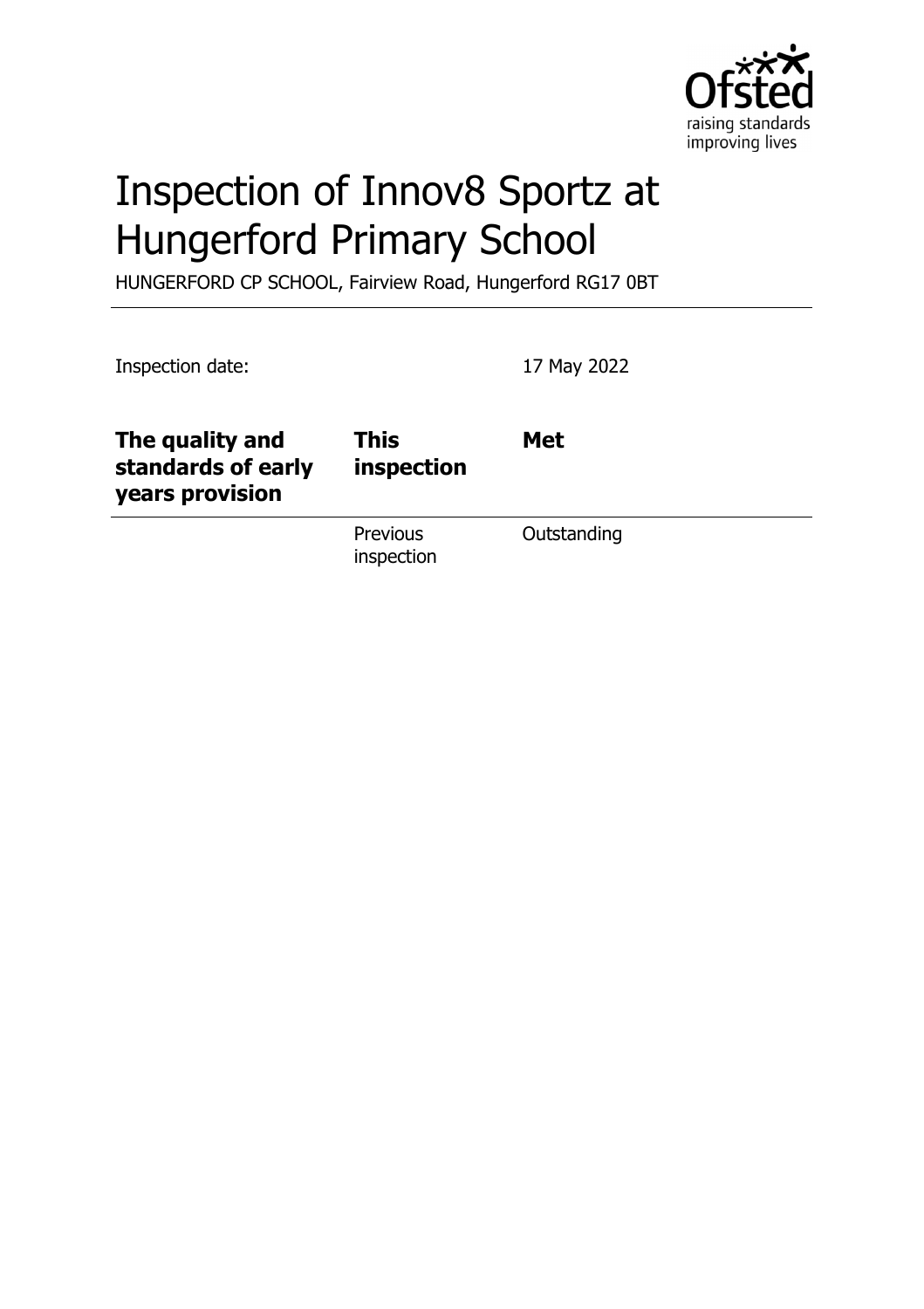

# **What is it like to attend this early years setting?**

#### **This provision meets requirements**

Children love this welcoming and well-organised club. They come in smiling and know the routines well. Children eat a healthy snack before they engage in the wide variety of activities on offer. They help staff plan these activities a term in advance and, as a result, are highly motivated and eager to join in. Children behave well and are courteous to others. Older children are kind and considerate towards the younger ones. They happily invite them into their play. For example, a mixed group of younger and older children work together to make a 'town' out of bricks, sharing some intricate ideas.

Children love being outdoors. They listen intently to instructions from expert sports coaches as they practise athletic skills on the school field. Children thoroughly enjoy their time at the club and say they look forward to coming.

Children respond well to the warmth and encouragement staff give, which helps them to feel valued and respected. Children feel comfortable to approach staff with any personal issues they may have. Staff handle these situations sensitively and help children to understand why they may feel a certain way. This helps children to make sense of what is happening and supports their emotional well-being.

#### **What does the early years setting do well and what does it need to do better?**

- Leaders are reflective, motivated and successful in maintaining the existing highquality provision across the club. They draw on their own and staff's extensive expertise and continually consider new initiatives to pursue. Some staff are qualified forest school leaders. They use their training effectively to enhance children's team work skills. For example, children enjoy working together to build dens.
- $\blacksquare$  Staff demonstrate a nurturing and caring approach. They pay particular attention to children who are new to the club to help them settle and make friends. Staff are well trained in supporting children's emotional development, so that all children engage well and enjoy their time at the club. This helps to enhance children's sense of belonging.
- $\blacksquare$  Leaders and staff know each child well. Many of the staff also work at the school and with children who attend the club. They actively seek information on children's day at school. Additionally, staff gather information on children's individual needs from their class teachers, so that a tailored approach can be adopted. This provides children with a seamless transition from school to the club.
- $\blacksquare$  Children are given ample opportunity to extend their play in any way they wish. They show great imagination as they create role-play scenarios. Children work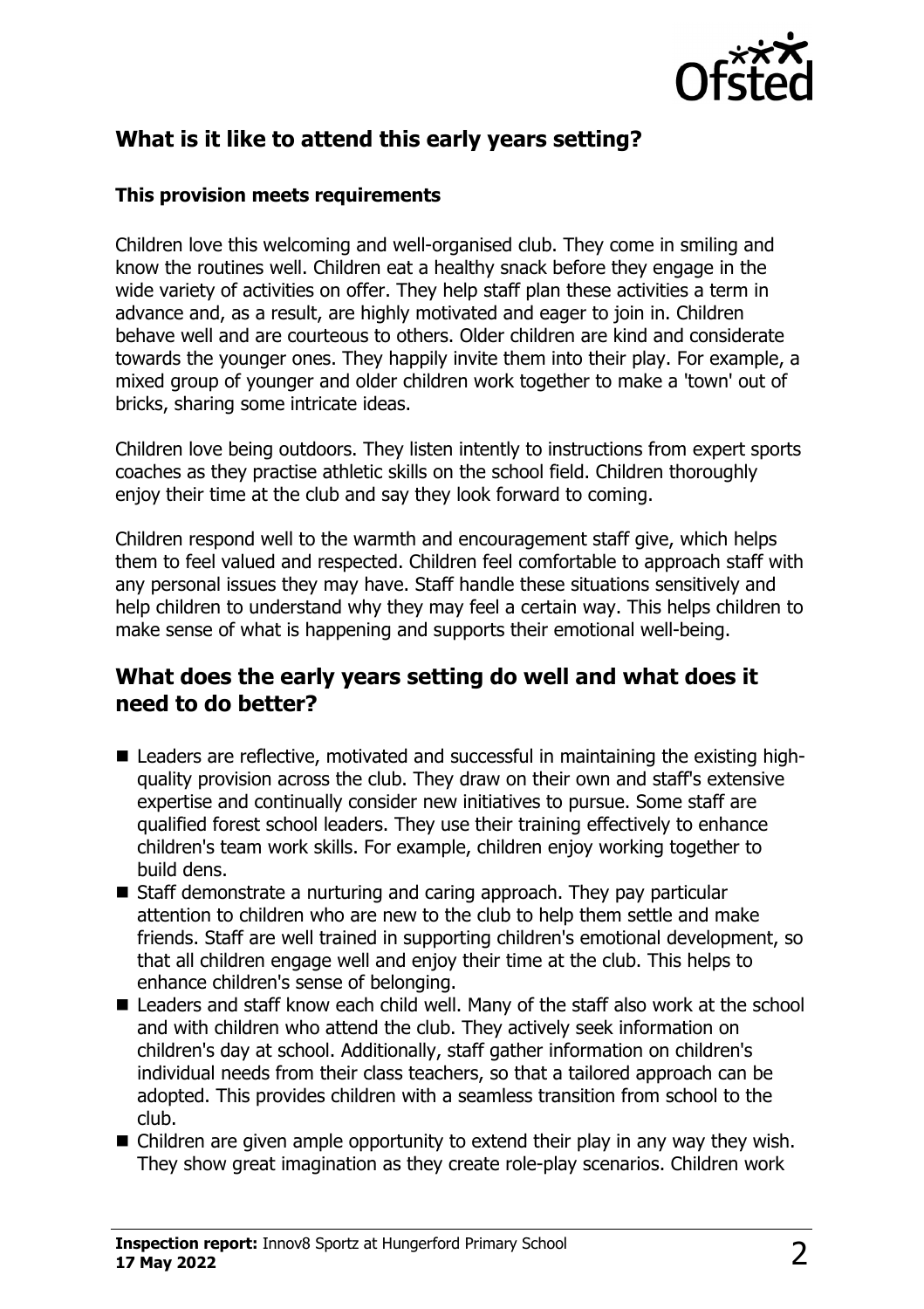

cooperatively together and take on board each other's contributions. For instance, in the 'home' area, they negotiate each other's roles to set up and run a pizza business. This helps children to make sense of the world around them.

- Staff place a high priority on children's physical development, which contributes to their overall well-being. Highly skilled sports coaches support children's athletic skills, such as when they throw a discus with increasing competency. They help to develop children's stamina and encourage them to always challenge themselves further. Children show pride in their achievements. They express their delight with a punch in the air.
- Leaders and staff offer innovative opportunities to ensure children develop life skills for the future. They use a 'character curriculum' where challenges are posed and children think of ways to solve the problem. Staff add other complications along the way to encourage children to apply their critical thinking skills to an ever evolving situation. For example, children plan to take medicine to a remote tribe in the Amazon rain forest but have limited resources. They have to think of ways to prevent the medicine from getting wet and deliver it intact.
- Parents greatly value the staff's commitment and care. They feel that their children are extremely lucky to be a part of this club. Parents comment on how enthusiastic and capable the staff are. They say that their children talk excitedly about their experiences at the club on a daily basis.

## **Safeguarding**

The arrangements for safeguarding are effective.

Leaders understand their responsibilities to safeguard children. Staff can identify the potential signs and symptoms that a child might be at risk. This includes exposure to extremist views and behaviours. They understand the local procedures to follow should they need to report a concern about a child's welfare. Leaders provide safeguarding updates to staff. They follow robust safe recruitment procedures, including the ongoing suitability of staff to work with children. They ensure the environment, indoors and outdoors, is safe and secure for children. Staff carry out daily risk assessments to minimise potential hazards.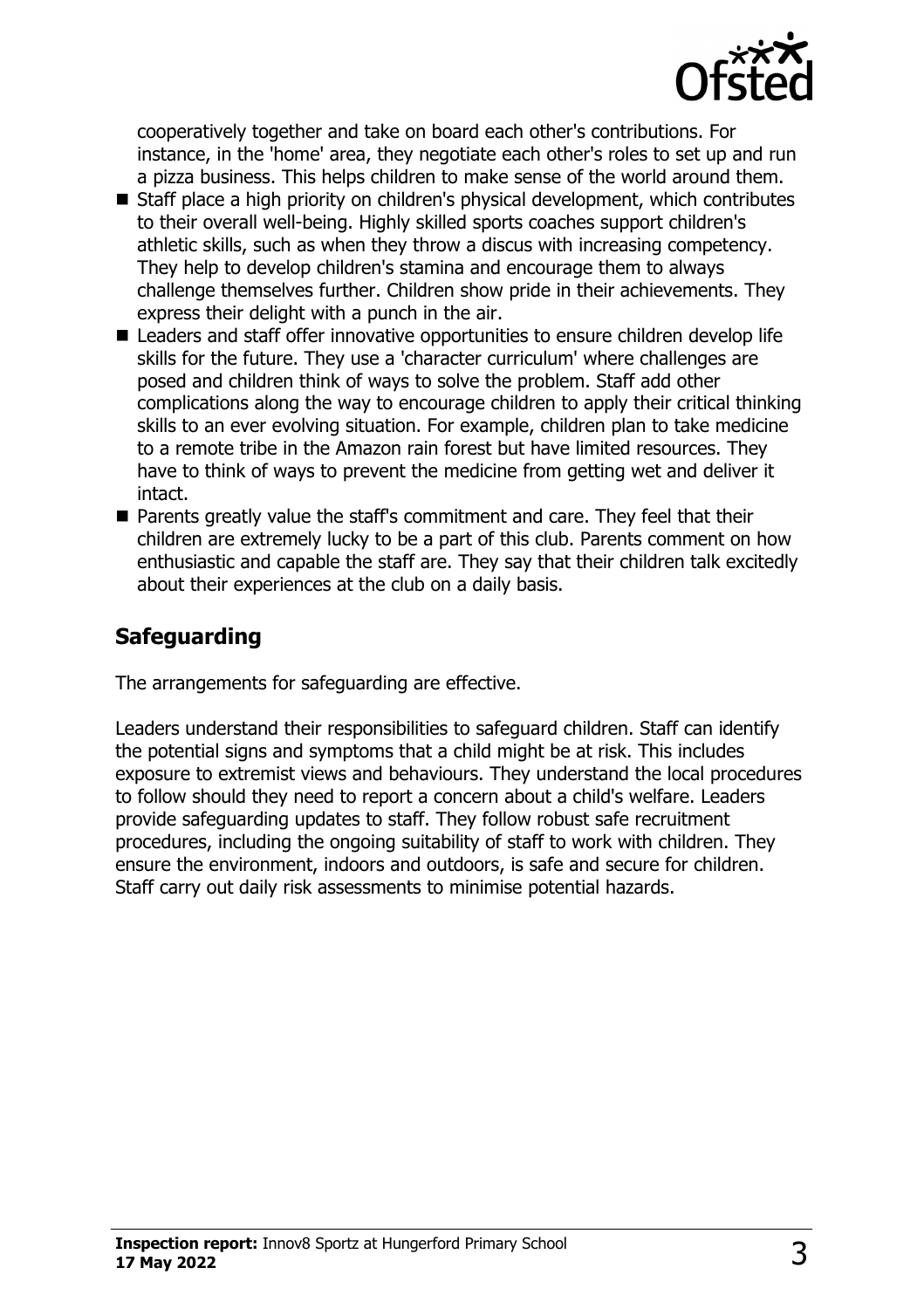

| <b>Setting details</b>                         |                                                                                      |
|------------------------------------------------|--------------------------------------------------------------------------------------|
| Unique reference number                        | EY482090                                                                             |
| <b>Local authority</b>                         | <b>West Berkshire</b>                                                                |
| <b>Inspection number</b>                       | 10228105                                                                             |
| <b>Type of provision</b>                       | Childcare on non-domestic premises                                                   |
| <b>Registers</b>                               | Early Years Register, Compulsory Childcare<br>Register, Voluntary Childcare Register |
| Day care type                                  | Out-of-school day care                                                               |
| Age range of children at time of<br>inspection | 4 to 11                                                                              |
| <b>Total number of places</b>                  | 40                                                                                   |
| Number of children on roll                     | 48                                                                                   |
| Name of registered person                      | Innov8 Sportz C.I.C.                                                                 |
| Registered person unique<br>reference number   | RP533113                                                                             |
| <b>Telephone number</b>                        | 07827 220308                                                                         |
| Date of previous inspection                    | 17 November 2016                                                                     |

### **Information about this early years setting**

Innov8 Sportz at Hungerford Primary School registered in 2014. It offers a breakfast club, an after-school club and a holiday club. The club operates from Hungerford Primary School in Hungerford, Berkshire. The breakfast club runs daily from 7.45am to 8.45am and the after-school club from 3pm to 6pm, during term time only. The holiday club operates during the October and Easter school holidays from 8am until 6pm. The club employs 11 staff, of whom six hold a range of childcare qualifications and one holds a sporting qualification.

## **Information about this inspection**

**Inspector** Sonia Panchal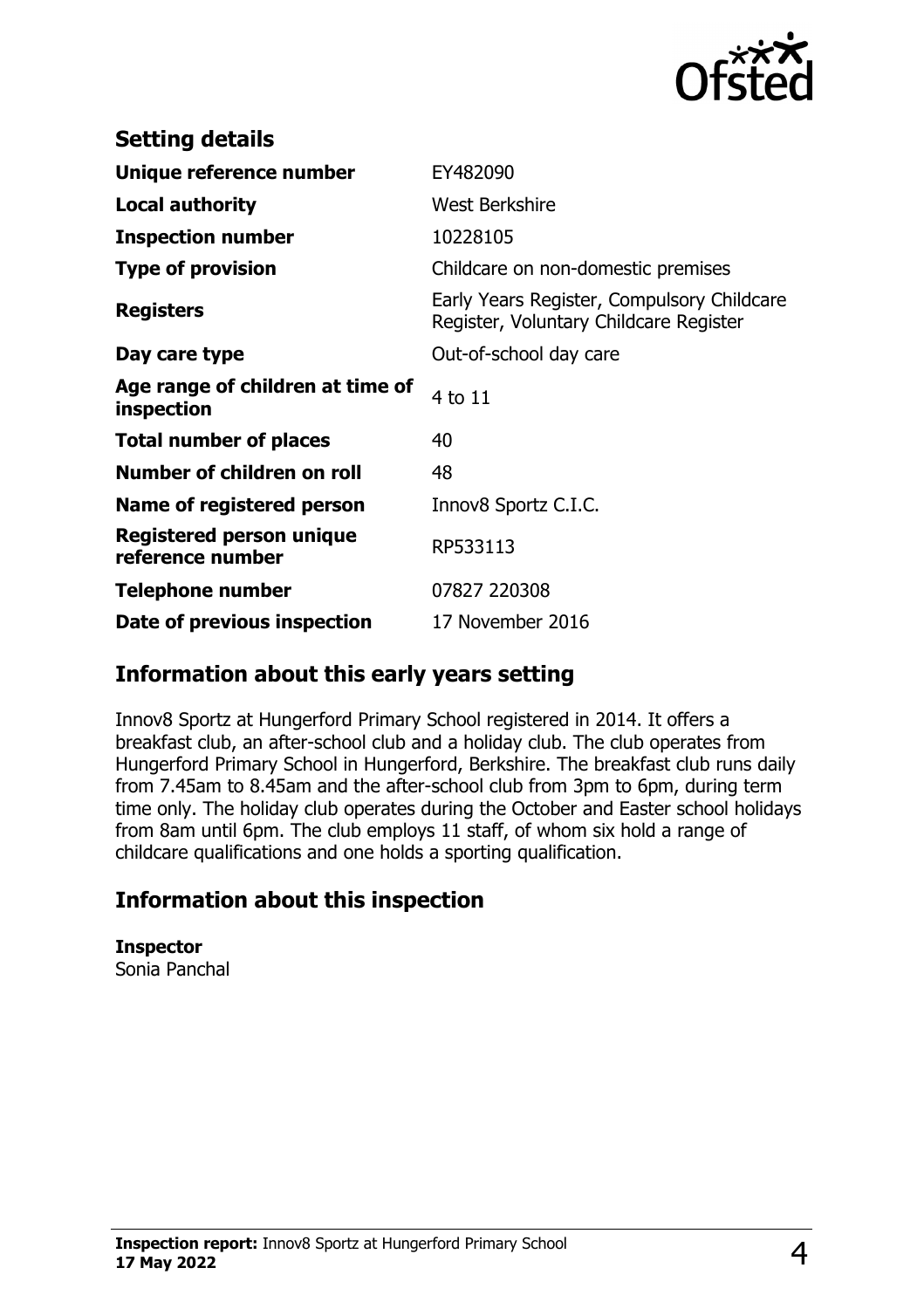

#### **Inspection activities**

- $\blacksquare$  This was the first routine inspection the setting received since the COVID-19 pandemic began. The inspector discussed the impact of the pandemic with the registered person and manager and has taken that into account in their evaluation of the provision.
- $\blacksquare$  The provider gave the inspector a tour of the provision. She observed activities indoors and outdoors and the interactions between staff and children. The inspector carried out a learning walk around the club with the manager.
- $\blacksquare$  Children talked to the inspector throughout the inspection and she took account of their views.
- $\blacksquare$  The inspector held regular discussions with the registered person, manager and the staff.
- Discussions were held between the inspector and parents, and the inspector took account of their views.
- $\blacksquare$  The inspector looked at relevant documentation, including the suitability of staff working at the provision.

We carried out this inspection under sections 49 and 50 of the Childcare Act 2006 on the quality and standards of provision that is registered on the Early Years Register. The registered person must ensure that this provision complies with the statutory framework for children's learning, development and care, known as the early years foundation stage.

If you are not happy with the inspection or the report, you can [complain to Ofsted](http://www.gov.uk/complain-ofsted-report).